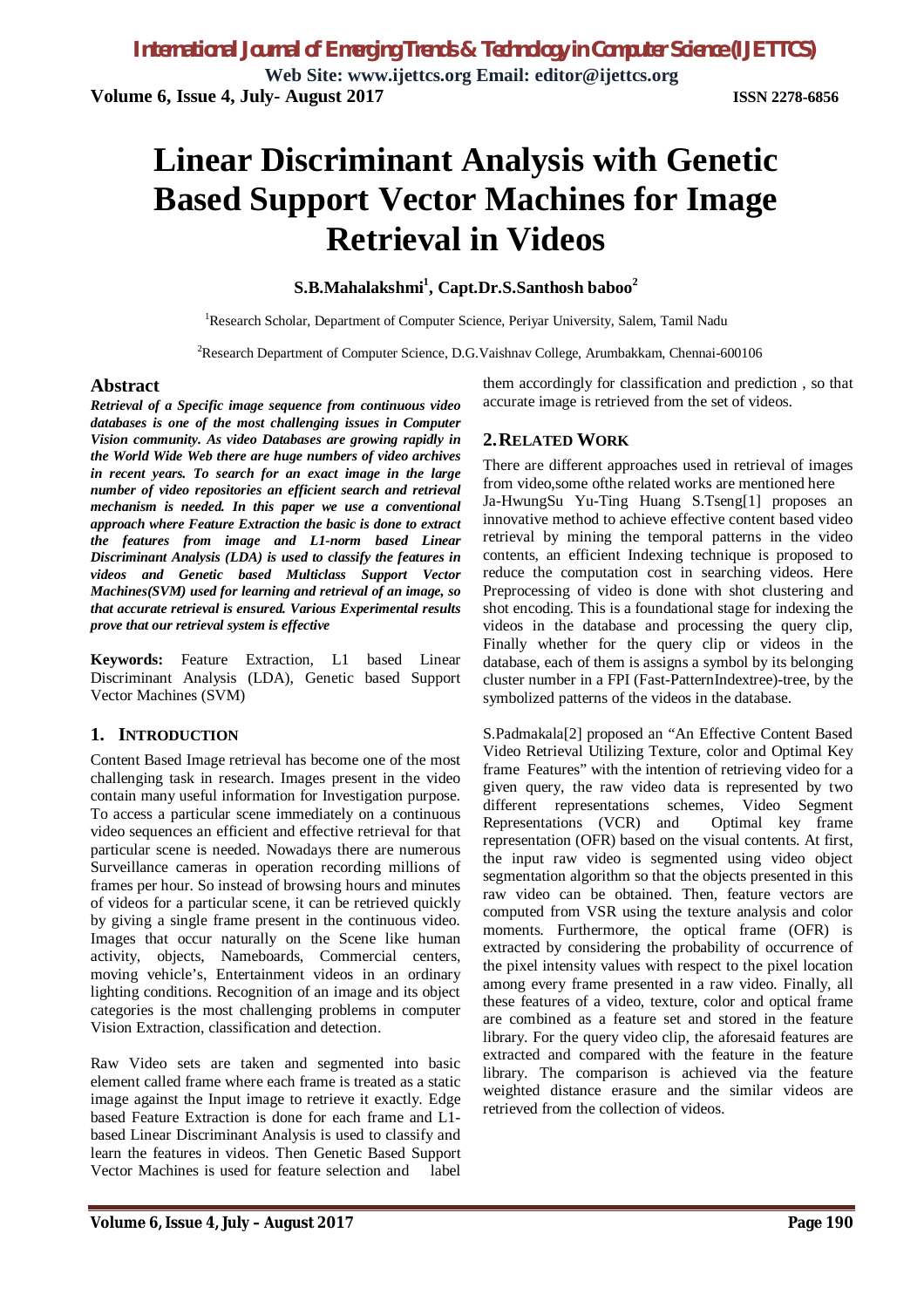# *International Journal of Emerging Trends & Technology in Computer Science (IJETTCS)*

**Web Site: www.ijettcs.org Email: editor@ijettcs.org Volume 6, Issue 4, July- August 2017 ISSN 2278-6856**

B. V. Patel et al[3] proposed "Content Based Video Retrieval". Proposed approach consists of various modules for key frame extraction, indexing, features extraction, similarity search etc. They use a dynamic programming approach to compute the similarity between the feature vectors for the query and feature vectors in the feature database. Proposed Video Storage and Retrieval System, stores and manages a large number of video data and allows users to retrieve videos from the database efficiently. It is interactive web based application which takes video frame from users and retrieve the information from the database. Database consists of various video data like still video frames, audio and video. The retrieval is based on the content of the video object. This System provides different functionality for two main clients-which are Administrator and user. Administrator is responsible for controlling the entire database including security and adding, updating and deleting videos to and from database. User can only retrieve videos based on submitted query based on content on metadata.

Thanh DUC NGO et al[4] proposed "Scalable Approaches for Content Based Video Retrieval". In general, a video itself contains multiple types of information including embedded video metadata, audio content, and visual content. In this paper, they address video retrieval systems based on information derived from visual content only. First, they address video retrieval based on human face. They presented robust and efficient approaches for facetrack extraction and face-track matching. Second, they target video retrieval based on object categories appearing in videos. The main goal of this paper is to develop approaches which require lowest annotation cost or computational cost while achieving competitive accuracy. They introduce approach based on Multiple Instance Learning. Spatial information is taken into account to achieve significant accuracy improvement.

Mr. Siddhant Kulkarni et a [5] proposed "A Novel Model for Content Based Video Classification of Distributed Datasets". The paper describes proposed model along with the implementation details. It presents three steps in which the proposed model for distributed data was developed: Simple standalone, multi-threaded standalone and finally the model for distributed data sets. This paper presents a novel model for Distributed Multithreaded Video Classification. This model classifies video data distributed over a set of nodes with optimum resource utilization. The model uses number of threads equal to the available number of processors in order to utilize the full processing power supported by the latest processors. In addition to this, the number of slave nodes contributing to DMVCM can be increased and decreased as per availability. The method of implementation as well as the platform independence of Java allows heterogeneous systems to implement in the model.

Pengyi HAO proposes an algorithm [6]for two direction Linear Discriminative Analysis with Maximum correntropy criterion(2DLDA-MCC) results in two kinds of signatures used in the query and the other is compared with the database.

C.Femandez Lozano and team Proposes [7] neural networks for classification and uses Hybrid Genetic algorithms with SVM as a fitness function used to select and represent variables for a specific classification problem.

Vapnik[8] proposed statistical learning theory, the support vector machines which becomes fast and one of the most used methods of prediction classification. Although their use is fairly recent, a considerable number of researchers have already reported states of the art of their performance in a variety of applications in pattern recognition, regression estimation, and prediction of time series.

Gómez-Carracedo MP, Gestal M, Dorado J, Andrade JM.[9] proposes a hybrid approach combines GAs and SVM for protein identification in two-dimensional gel electrophoresis images and Yimeng Zhang ZhaoyinJia Tsuhan Chen [10] proposes retrieval based on Big of visual word (BoV).Here spatial information is used to retrieve image using Geometry preserving Visual Phrases(GVP) through RANSAC(RANdom SAmple Consensus)

Dr. Sanjay Kumar ,Er. AnkurChauhan[12] proposes different feature extraction algorithm for feature extraction to find the most optimum methods. among ICA,PCA and LDA statistical methods is analysed and it is found that LDA is most optimum technique for object recognition purpose because of the proposed model includes more than one class definitions for a single object

## **3. PROPOSED WORK**

The main objective of this research method is to implement a multimodal search retrieval system in which similar image of videos can be retrieved from the large volume of video pool. The proposed method can support multi modal search retrieval resulting in retrieval of the most matching frame in the video. The main goal of this research work is to increase the search retrieval accuracy even in case of more irrelevant videos present in the database.

A plain set of videos are taken as input query and it is subjected to the following process to find out the exact match in videos.

- 1) Videos are sequenced to continuous frame division
- 2) Shape features are extracted using Edge based feature Extraction
- 3) Linear Discriminative analysis is used to find the linear Combination of features
- 4) Genetic based Support Vector Machines are used for Classification, labeling and prediction to find the exact image scene in videos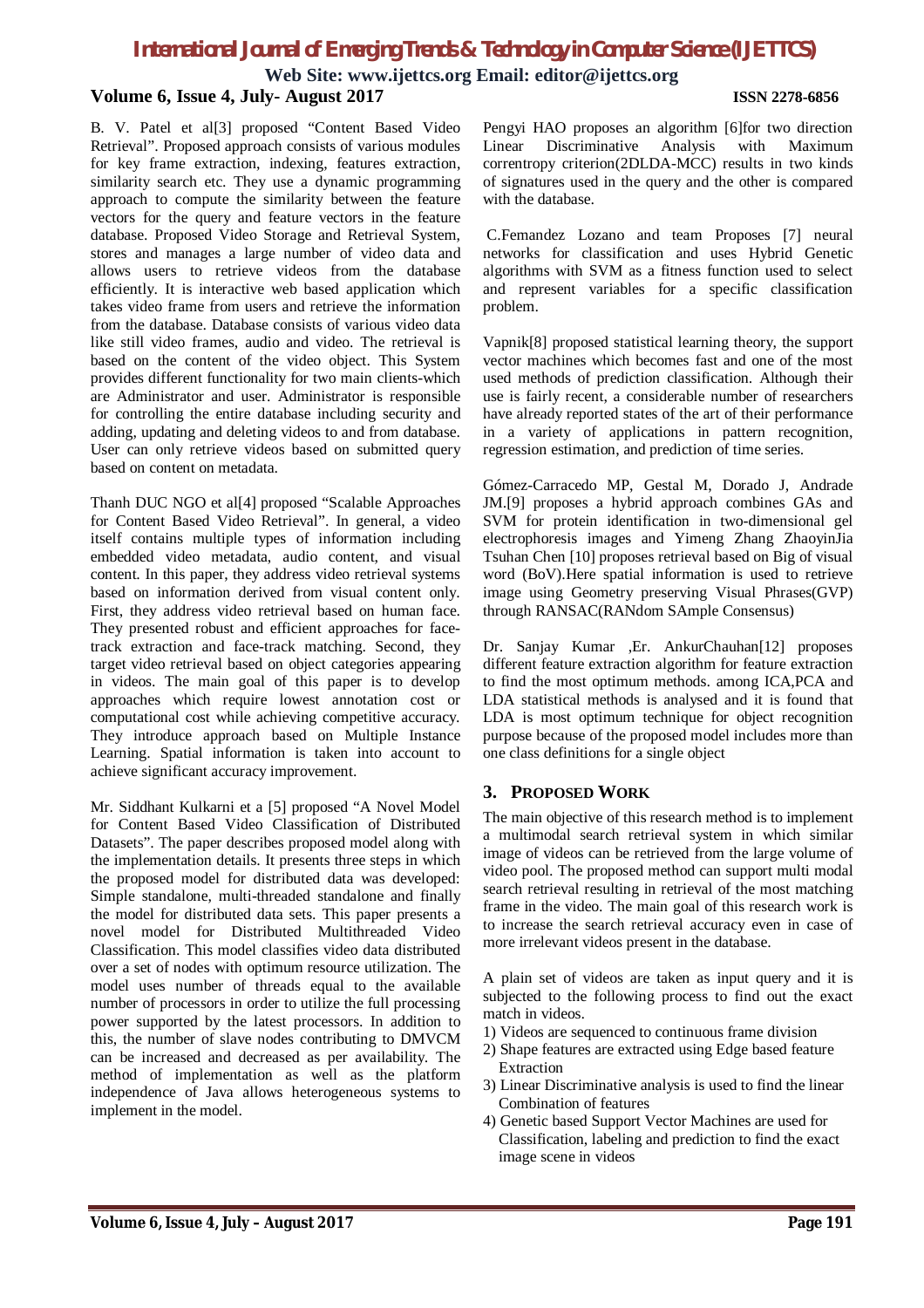# *International Journal of Emerging Trends & Technology in Computer Science (IJETTCS)*

**Web Site: www.ijettcs.org Email: editor@ijettcs.org Volume 6, Issue 4, July- August 2017 ISSN 2278-6856**



**Figure1:** Flow of the proposed system

#### **3.1 Frame Division in videos**

The Process of splitting a long video into smaller units is called video parsing. So the video is divided into basic elements like Key frame where each frame is treated as a static image, shot is defined as a set of contiguous frames taken in continuous camera recording. A set of contagious shots make a scene and the extraction process takes place. To facilitate fast and accurate content access to video data, we should segment a video document into frames, shots and scenes [11] .

#### **3.2 Shape based Feature Extraction**

Frame Extraction begins by extracting the contents of an image for preprocessing as it is the fundamental step. Frames are extracted as individual shot and spatial analysis is done. Shape based extraction is used to identify and locate discontinuities in the image. Compared to other types of feature extraction like color and texture, shape based feature is ahead. Identified shapes are selected as regions to compare further in edges. Shapes outline an object in a definite distinctive way, as it maps and converts shape space vector to close identical shape descriptors. The two-Dimensional (2D-feature) of an object O is defined as,

$$
M_{ab} = \sum \sum_{o} x^a y^b
$$
 f(x,y)

Where  $f(x,y)$  is the function that describes intensity of O and a+b is the order of moment

Edge based technique is used for separation and labeling purpose. Sobel Edge detection is used to measure the difference in the neighboring pixels. It uses Gradient magnitude of an image using 3x3 filters, so for each pixel, value is greater for images that have change in its intensity in the direction and illumination effects

#### **3.3 Linear Discriminant Analysis based Feature Extraction**

Linear Discriminant Analysis is commonly used for classification in supervised learning. There are numerous techniques used for classification of data. Principal Component Analysis and Linear Discriminant Analysis are

normally utilized systems for dimensionality reduction and data classification. Discriminant Analysis effortlessly handles the situation where the inside class frequencies are unequal and their exhibitions have been inspected on haphazardly produced test information. This method boosts the extent of between-class fluctuation to the inside class change in a particular informational collection in that way encouraging maximal distinctness. The key contrast among LDA and PCA is that PCA perform highlight grouping and LDA works for information arrangement





Every data point distinctly belongs to<br>only one class denoted by squares

#### **Figure2:** LDA for Data Classification into Linear classes

Mathematically, this objective can be achieved by maximizing the Fisher criterion (the ratio of the between class scatter to the within class scatter). Given the sample set from the k-th class  $X^k = \{X_1^k, X_2^k, \dots, X_{N_k}^k\}$ , where  $N_k$ is the number of samples in the  $k$ -th class, the between class scatter and the within class scatter are computed as

$$
S_{b} = \frac{1}{N} \sum_{i=1}^{C} N_{i} (M^{i} - M) (M^{i} - M)^{T}
$$

$$
S_{w} = \frac{1}{N} \sum_{i=1}^{C} \sum_{j=1}^{N_{i}} (X_{i}^{j} - M^{i}) (X_{j}^{i} - M^{i})^{T}
$$

Where  $N = \sum_{i=1}^{C} N_i$  is the total number of samples; C is the number of classes;  $M^i = \frac{1}{N^i} \sum_i^{N^i} X_i$  is the mean vector of class i and  $M = \frac{1}{N}$  $\frac{1}{N} \sum_{i}^{C} \sum_{j=1}^{N_i} X_i^j$  $j=1$  $\sum_{i=1}^{S} X_i^j$  is the mean vector over the whole sample set. The key difference among LDA and PCA is that PCA perform feature classification and LDA works for data classification. The shape and location of the inventive data sets changes when transformed to a different space in PCA, on the other hand LDA doesn't change the location but only attempts to offer more class separability and induce a decision region among the given classes. This technique also supports to better recognize the distribution of the feature data [13].

#### **3.4 Genetic Based Support Vector Machines**

After learning of videos from LDA, its relevant features are selected and fitness function is taken based on its covariance selected as the Fitness function. Then Genetic algorithm is expected to perform classification based on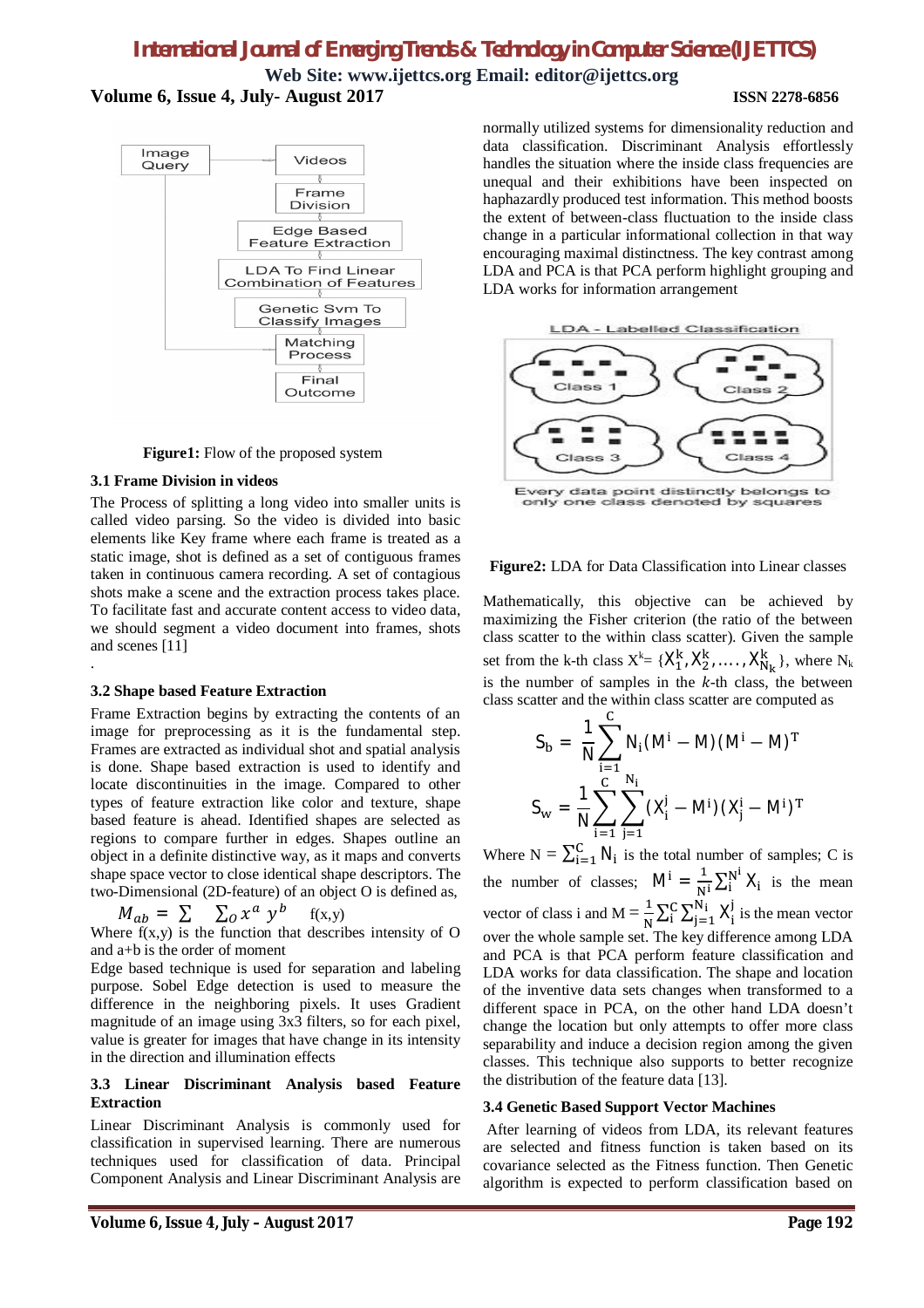# *International Journal of Emerging Trends & Technology in Computer Science (IJETTCS)* **Web Site: www.ijettcs.org Email: editor@ijettcs.org**

### **Volume 6, Issue 4, July-August 2017**

optimal features and predication is made with Multiclass SVM to find out the exact match of image in video accurately.

In each generation, evaluation of an individual datasets requires training the corresponding SVM and computing its accuracy. Let n be the total number of features available for representing the data to be classified. Hence, the chromosome is represented by binary vector of dimension n. If a bit is 1, it means that the corresponding feature is selected. A value of 0 indicates that the corresponding feature is not selected. The fitness function needs to choose different criteria such as the accuracy of the classification or the cost of performing classification or both of that as standard for the function. The GA is used to maximize the fitness value in order to find the optimal features subset which has been achieved the highest LOOCV accuracy. Finally, it produced the optimal subset of training and testing sets. The optimal subset from training set is used to construct SVM classifier. The choice of the optimal subset from testing set to test the performance of built Multiclass SVM classifier is based on the same type of features in the optimal subset from training set.The fittest function is selected based on difference .The distinct with high fitness value is taken as optimal feature and it is subjected to the process as it is given as single possible chromosomes under consideration and fitness function is set ,then cross over and mutation operations are performed to produce off spring, a better solution. These are assigns again for fitness, once the required best chromosome is fit, the process terminates and the best solution is obtained.



**Figure3:** Genetic Algorithm to find Similarity measure for the proposed system

#### **4 Results and Discussion**

The Evaluation of the proposed system is done by comparing its performance with various other metrics, So from the below mentioned figure 4,it is confirmed that the processed method gives an improved performance efficiency in retrieval of videos

**Figure 4** Performance of our proposed system with other systems



### **5.Conclusion**

In this paper, as stated, we Proposed a conventional approach for image retrieval from video databases and our algorithm is used to reduce the dimensionality in classification and prediction of multidimensional space Testing the proposed system with the older systems improved precision and recall rate by about 20% and 18% respectively.LDA with Genetic Multiclass SVM has attained good accuracy with 1000 features. As an important extension of our work is on Hybrid Cuckoo Search based Transductive Support Vector Machine for optimal learning with other edge deduction methods to make the retrieval process still faster, so that speed and accuracy can be improved for matching video frame more accurately with very less computation speed.

### **References**

- [1].Ja-HwungSu Yu-Ting Huang S.Tseng,"Efficient Content based Video Retrieval by Mining Temporal Patterns" MDM/KDD'08,August,2009,Las Vegas,USA
- [2].S.padmakala,Dr.G.S.AnandhaMala,M.Shalini "An Effective Content Based Video Retrieval Utilizing Texture,color and Optimal Keyframe Features,"978- 1-61284-7/11,2011 IEEE
- [3].B.V.Patel,B.B.Meshram, "Content Based Video Retrieval,",The International Journal of Multimedia and Its applications(IJMA)vol4,No.5,October 2012
- [4].Thanh DUC NGO,DUY DINH Shin'ichi SATOH "Scalable Approaches For content Content Based Video Retrieval"DOI:10.2201/Niipi 2014
- [5] Mr. Siddhant Kulkarni, Ms. Deepti Bhatia, Ms. SonaliSabale, Ms. Sandhya Shinde,"A Novel Model For Content Based Video Classification Of Distributed Datasets," 978-1-4799-7165-7/15©2015 IEEE.
- [6] Efficient large scale video retrieval via discriminative Signatures ,pengyiHAO,student member and seiichiroKMATA,MemberIEICETrans.Inf&SYST,volE9 6-D,No.8,August 2013